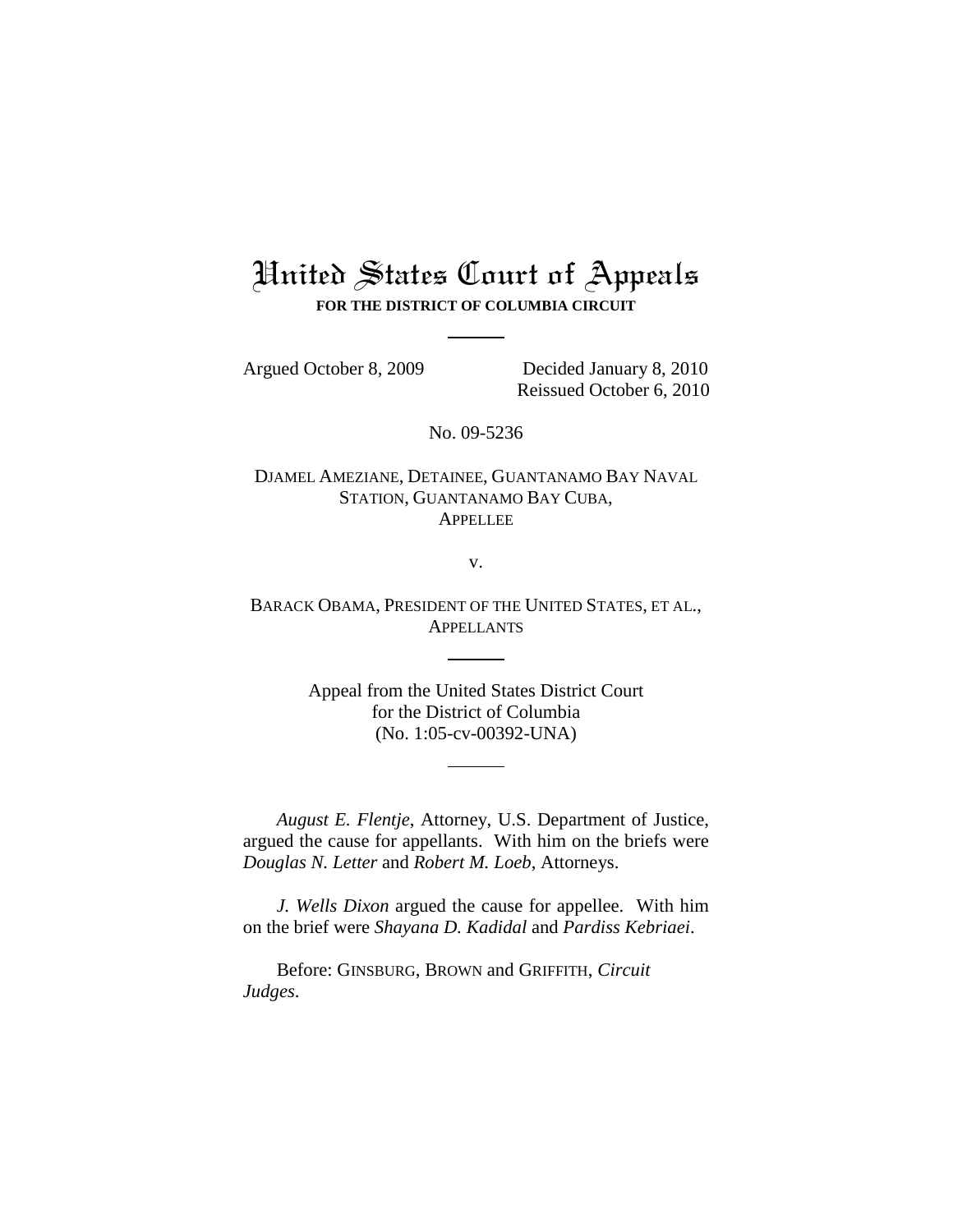Opinion for the court filed by *Circuit Judge* BROWN.

BROWN, *Circuit Judge*: This case presents another variation on the detainee theme, raising questions about what information  $\Box$  ''  $\Box$  ''  $\Box$  ''  $\Box$  ''  $\Box$  ''  $\Box$  ''  $\Box$  '' ''  $\Box$  '''  $\Box$  '''  $\Box$  '''  $\Box$  '''  $\Box$  '''  $\Box$  '''  $\Box$  '''  $\Box$  '''  $\Box$  '''  $\Box$  '''  $\Box$  '''  $\Box$  '''  $\Box$  '''  $\Box$  '''  $\Box$  '''  $\Box$  '''  $\Box$  '' from public disclosure when the detainee is anxious to reveal it. These questions arise because the government,

| has sought to designate                                       |    |
|---------------------------------------------------------------|----|
|                                                               | as |
| "protected" information under the governing protective order. |    |
|                                                               |    |
|                                                               |    |
|                                                               |    |
|                                                               |    |
|                                                               |    |
|                                                               |    |
|                                                               |    |
|                                                               |    |
|                                                               |    |
|                                                               |    |

The district court sided with Ameziane and the government appealed. We reverse.

I

Ameziane, an Algerian citizen, has been held at the U.S. Naval Base at Guantanamo Bay, Cuba since 2002. In 2005, he filed a petition for a writ of habeas corpus under 28 U.S.C. § 2241. This action was subject to a protective order governing common procedural issues in all Guantanamo habeas cases. *See In re Guantanamo Bay Detainee Litig.*, 577 F. Supp. 2d 143 (D.D.C. 2008) (Protective Order). Under the Protective Order, "protected" information may not be disclosed to anyone other than the petitioner's counsel and the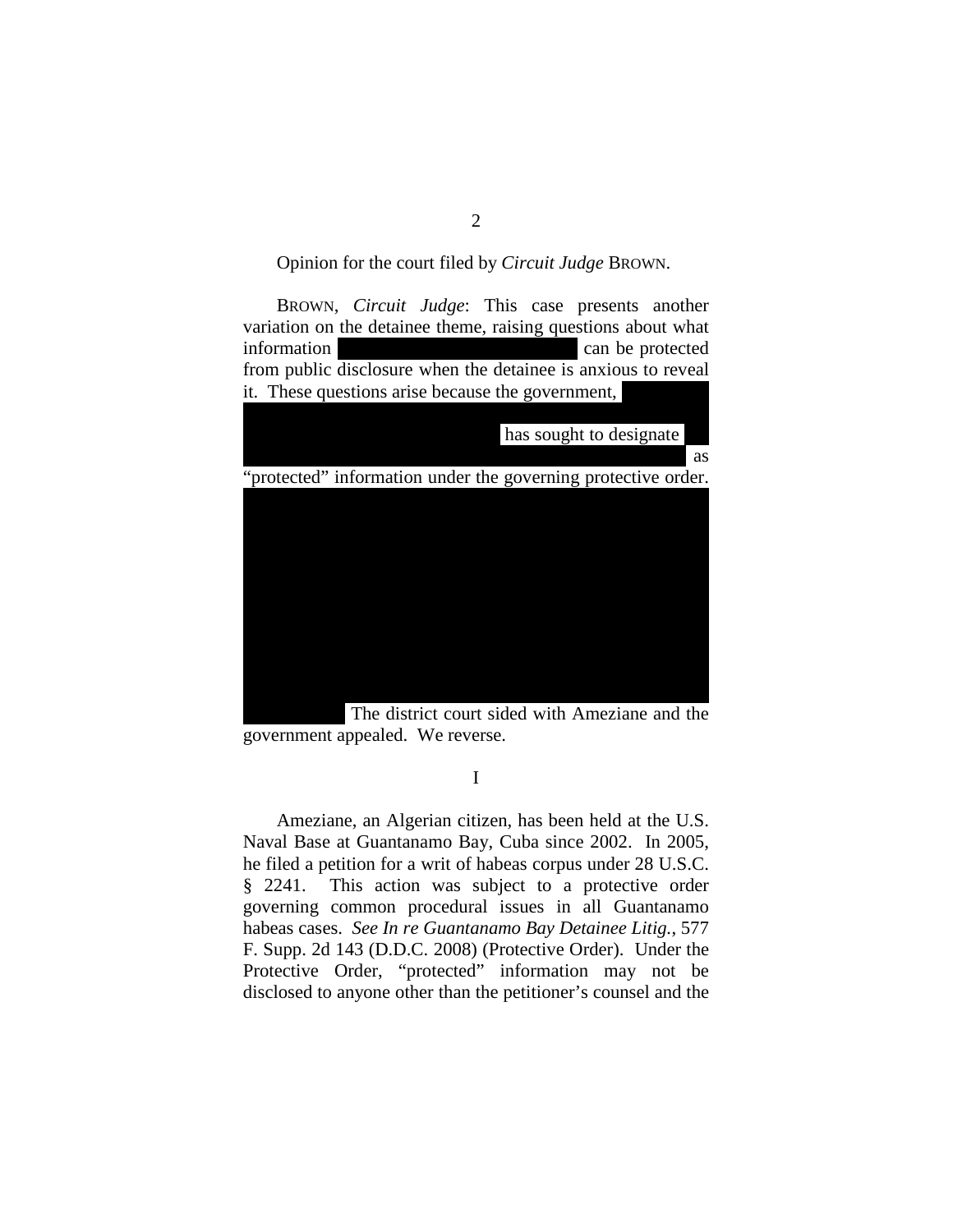court, unless the government authorizes wider disclosure. Id. at 151 ( $\parallel$  35). To designate information as protected, the government must attempt to reach an agreement with the petitioner's counsel, and if that fails, file a motion with the court. *Id.* (¶ 34).

On January 22, 2009, the President issued an Executive Order directing the closure of the Guantanamo detention facility "as soon as practicable, and no later than 1 year from the date of this order,"

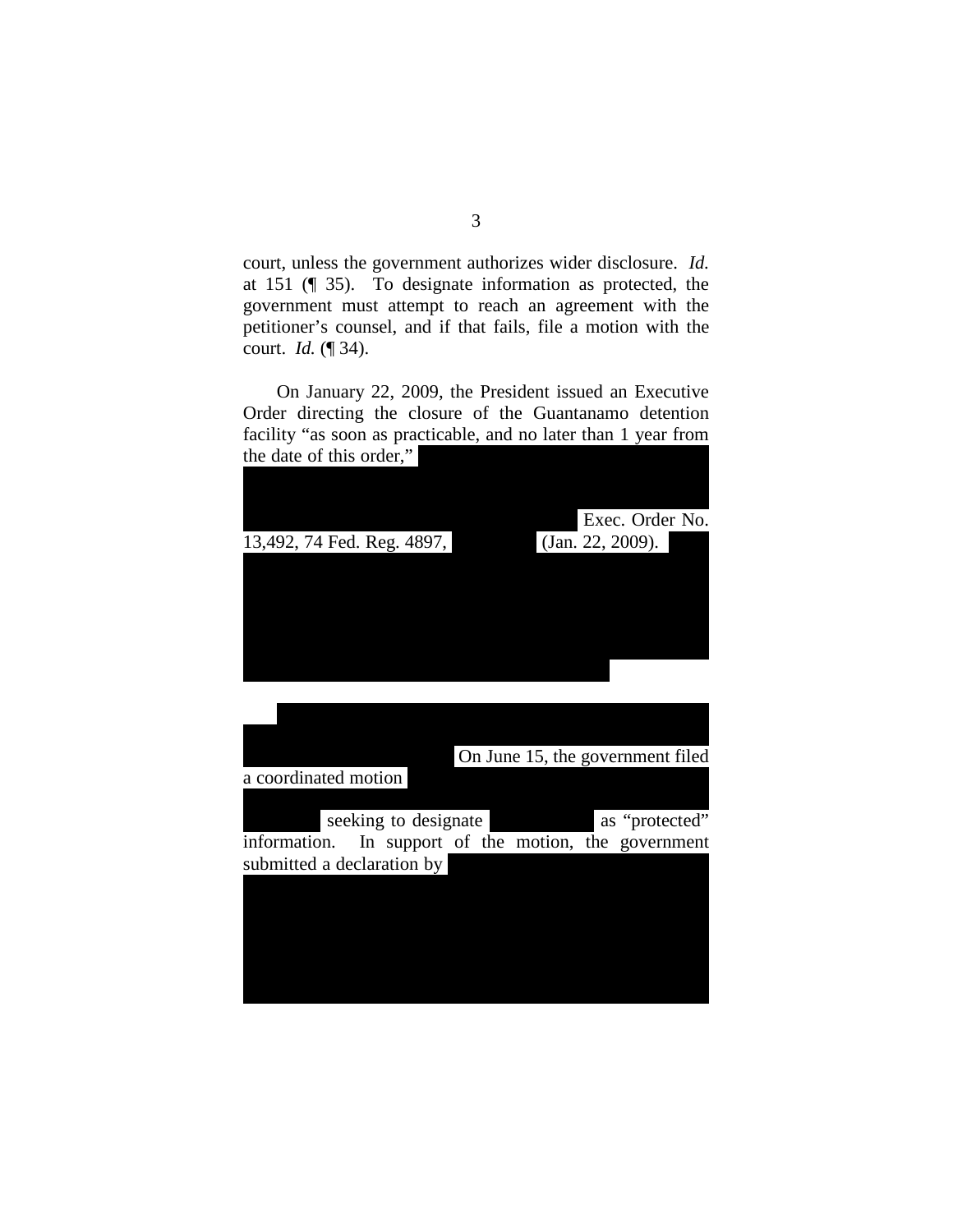

At a hearing on June 30, the district court denied the government's motion to protect

The court concluded the government had failed to make a "particularized showing" because the Declaration had "nothing . . . to do with this case in particular," and protested that allowing Ameziane to disclose



a one-week stay. Order, *Ameziane v. Obama*, No. 05-cv-392 (D.D.C. June 30, 2009) (June 30 Order).

On July 7, the government sought to extend the stay for an additional week; the district court rejected the request, *see* Transcript of Motion Hearing , *Ameziane v. Obama*, No. 05-cv-392 (D.D.C. July 7, 2009); and the government filed an interlocutory appeal and moved this court for an emergency stay of the district court's order.

The district court issued a written opinion explaining the refusal to extend its stay. Mem. Op. & Order, *Ameziane v. Obama*, No. 05-cv-392 (D.D.C July 8, 2009) (July 8 Op.). The court stated "[t]he government's rationale for protecting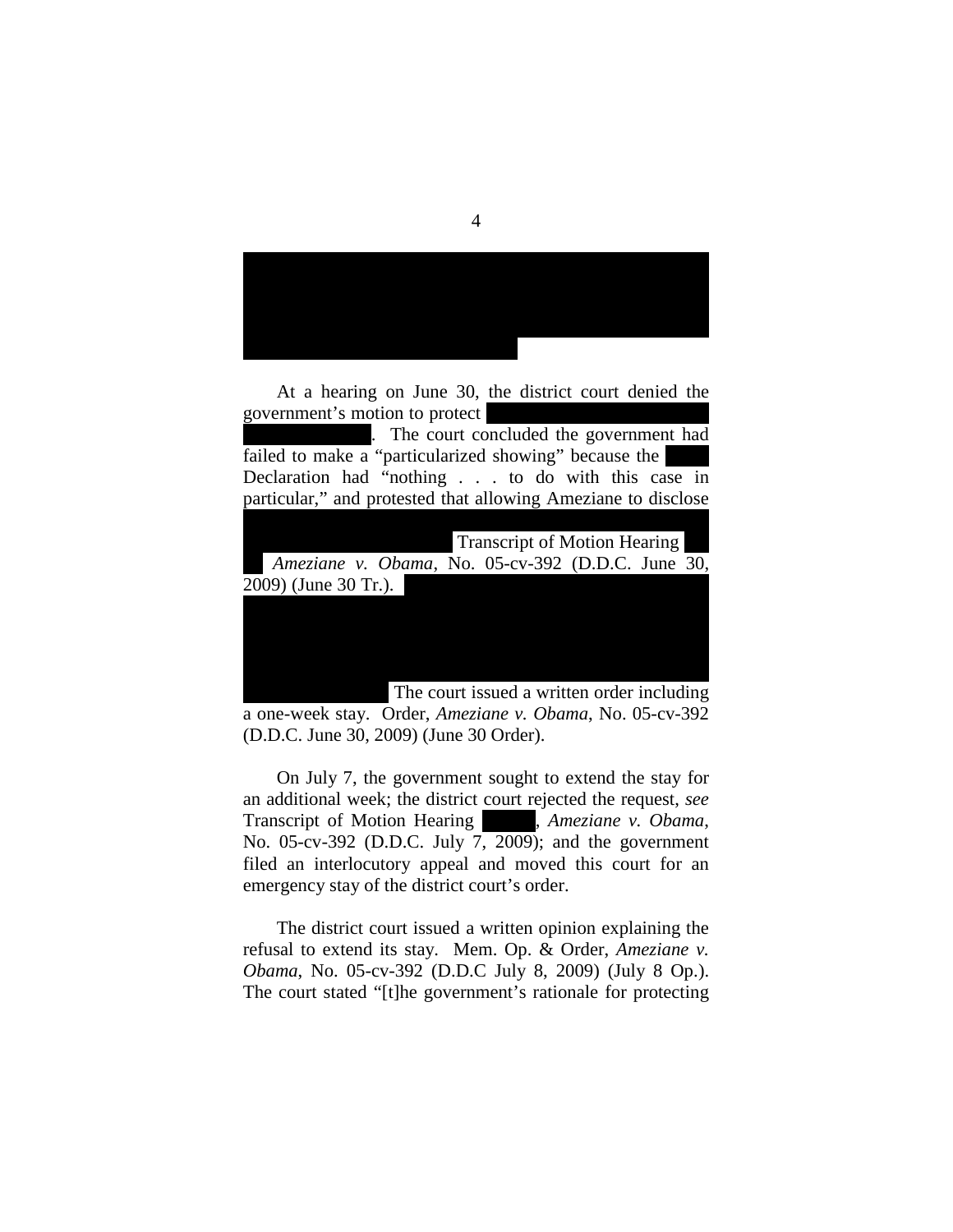[was] riddled with contradictions." *Id.* at 5. It disregarded the Declaration because it "provide[d] no specificity ''' ''' ''' ''' ''' ''' ''' ''' ''' ''' ''' ''' ''' ''' ''' ''' ''' ''' ''' '''' ''' ''' '''' ''' ''' '''' ''' ''' ''' ''' ''' ''' ''' ''' ''' ''' ''' ''' ''' ''' ''' ''' ''' ''' ''' ''' ''' ''' ''' ''' ''' ''' ''' ''' ''' ''' ''' ''' ''' ''' ''' ''' ''' ''' The court was not by the government's "speculative and conclusory" national security concerns. *Id.* at 7. "Most importantly," the court determined, "the record demonstrates that protecting vould serve little purpose" because ''' ''' ''' ''' '''' ''' ''' ''' ''' ''' ''' '''' ''' ''' ''' ''' ''' ''' ''' ''' ''' ''' ''' '''' ''' ''' '''

On July 16, we granted a stay pending appeal.

## II

We first consider whether we lack subject-matter jurisdiction because the dispute is moot or, alternatively, because the district court's order was not a final decision from which the government could immediately appeal.

#### A

''' ''' ''' ''' ''' ''' ''' '''' ''' ''' '''' ''' ''' ''' ''' '''' ''' ''' ''' ''' ''' ''''

## Ameziane argues this appeal is moot because

''' ''' ''' ''' ''' ''' ''' ''' ''' ''' ''' "'Federal courts lack jurisdiction to decide moot cases because their constitutional authority extends only to actual cases or controversies.'" *Larsen v. U.S. Navy*, 525 F.3d 1, 4 (D.C. Cir. 2008) (quoting *Iron Arrow Honor Soc'y v. Heckler*, 464 U.S. 67, 70 (1983)). "[A] case is moot when the issues presented are no longer 'live' or the parties lack a legally cognizable interest in the outcome." *Powell v. McCormack*, 395 U.S. 486, 496 (1969). However,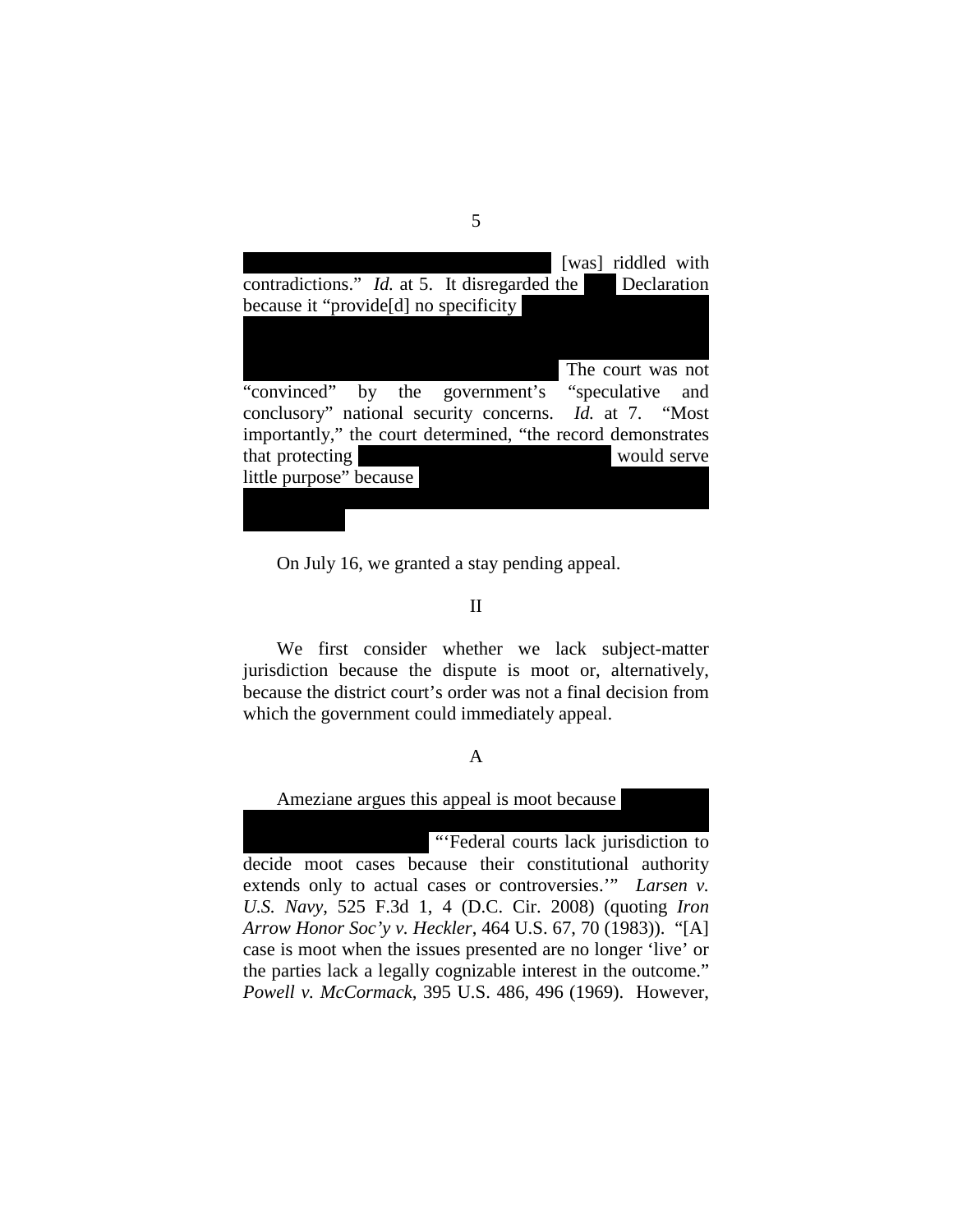a case is not moot unless it is "'impossible for the court to grant any effectual relief whatever.'" *Cody v. Cox,* 509 F.3d 606, 608 (D.C. Cir. 2007) (quoting *Church of Scientology of* Cal. v. United States, 506 U.S. 9, 12 (1992) (internal quotation marks omitted)).



| Thus, this appeal is not moot        |  |                                    |  |
|--------------------------------------|--|------------------------------------|--|
|                                      |  |                                    |  |
|                                      |  | The district court ordered, first, |  |
| "that petitioner's motion to unseal" |  |                                    |  |
|                                      |  | and all related or                 |  |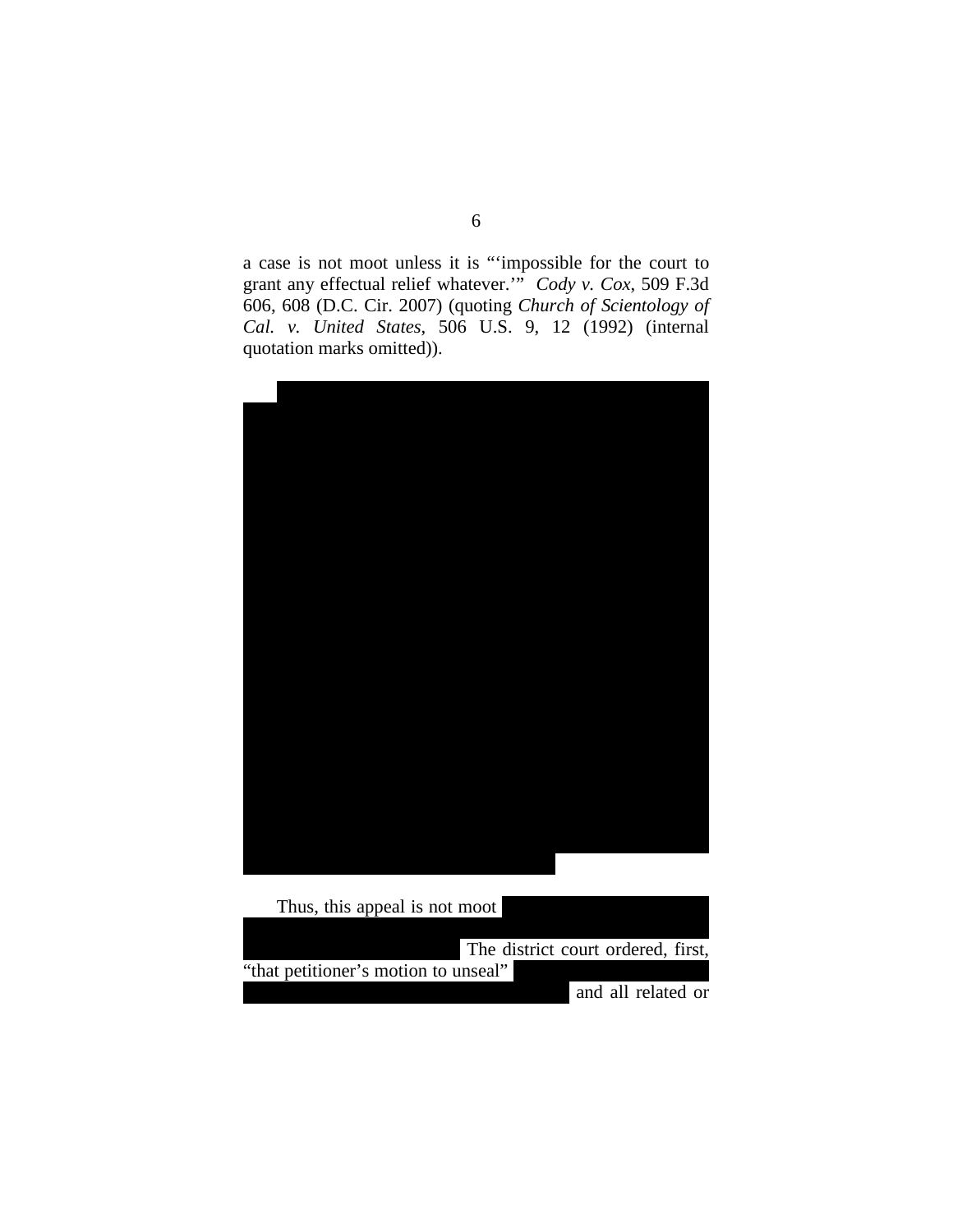derivative documents" would be granted; second, "that the government's motion to designate

... as 'protected' information'' would be denied; and third, that "petitioner and his counsel may publicly disclose ''' ''' ''' ''' ''' ''' ''' ''' ''' ''' ''' ''' '''' ''' ''' ''' ''' '''' ''' ''' '''' ''' ''' ''' ''' ''' ''' ''' ''' ''' '

### June 30 Order

As an initial matter, in this court, Ameziane has decided not to defend much of the district court's order: "[Ameziane] does not seek to disclose the District Court pleadings or transcripts regarding this issue, or the parties' appellate briefs, or any information regarding

 $\cdots$  [A]ll that is at issue in this appeal, is whether Ameziane 'may publicly disclose

''' ''' ''' '''' '' ' ''' ''' ''' '''' ''' ''' ''' ''' ''' ''' ''' ''' ''' ''' ''' ''' ''' '''  $'$  '' Appellee's Br.  $'$  (quoting June 30 Order ). Accordingly, since both parties agree "the District Court pleadings [and] transcripts regarding this issue," "the parties' appellate briefs," and "any information regarding " should be

protected, *id.*, the district court's order is reversed to the extent it unsealed and declined to protect such material.

#### There remains one key document that, if unsealed,

''' ''' ''' ''' ''' ''' ''' ''' ''' ''' ''' ''' ''' ''' ''' ''' ''' ''' ''' ''' ''' ''' : the district court order itself. However, there is some ambiguity whether Ameziane seeks to unseal this order. He quotes from the order in arguing his entitlement to "'publicly disclose Appellee's Br. (quoting June 30 Order ), thus suggesting Ameziane's counsel intends to point to the order  $\text{itself}$ '''' ''' ''' ''' ''' ''' ''' ''' '''' ''' ''' ''' ''' ''' ''' ''' ''' '''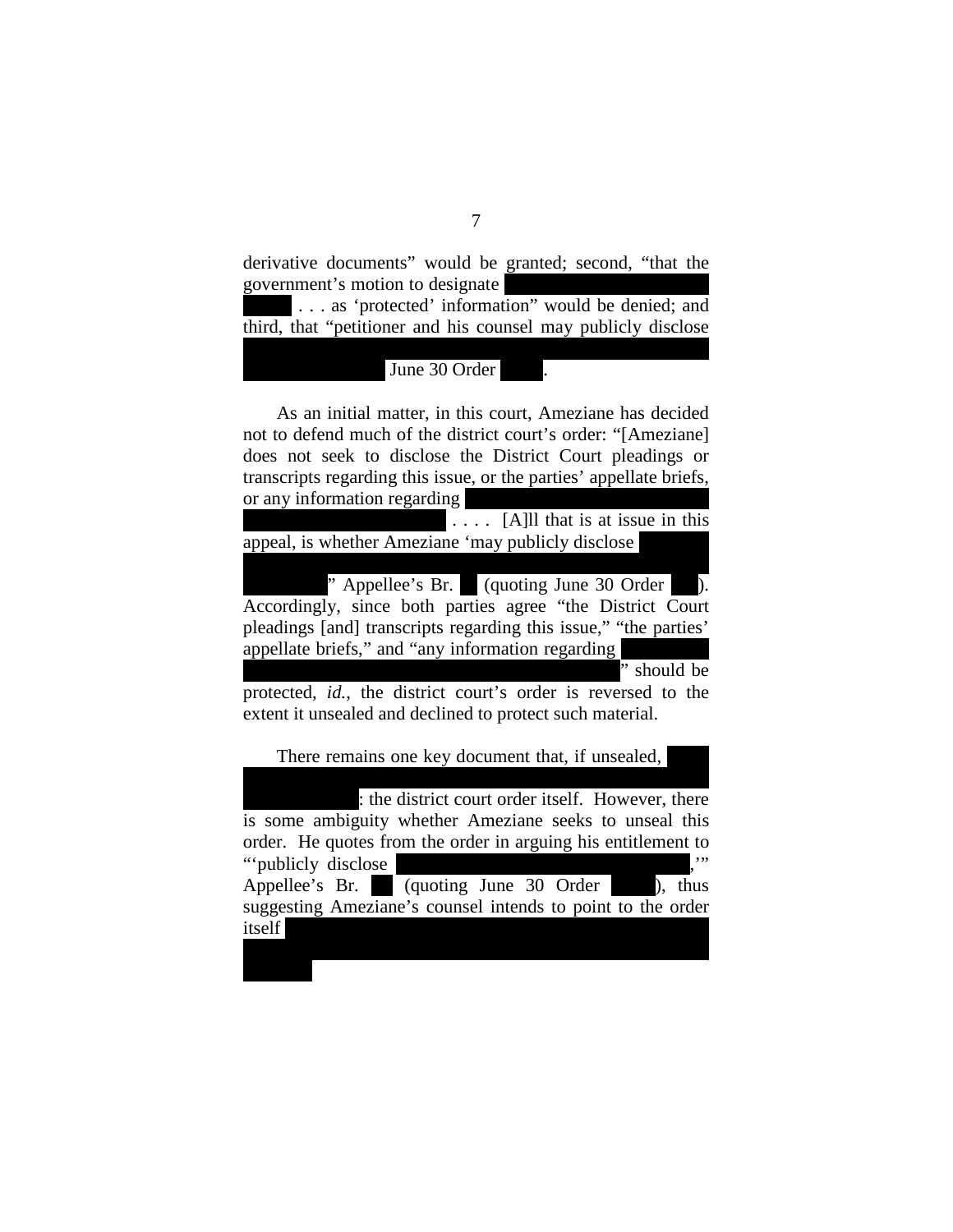Yet, at oral argument, Ameziane's counsel stated he was "not seeking the unsealing of records." Transcript of Oral Argument at 15:13–16. It is not clear whether this reference to "records" included the district court order, or whether it referred only to the documents listed in Ameziane's brief and discussed above. But even assuming the district court order will remain sealed, this appeal is not moot. Counsel stated unambiguously that he sought "to be able to say



B

Nor do we lack jurisdiction because the district court's order was not "final." Courts of appeals have jurisdiction of appeals from "all final decisions" of district courts. 28 U.S.C. § 1291. Pursuant to the collateral order doctrine, an interlocutory order qualifies as "final" under § 1291 if it (1) conclusively determines the disputed question, (2) resolves an important issue completely separate from the merits of the action, and (3) is effectively unreviewable on appeal from a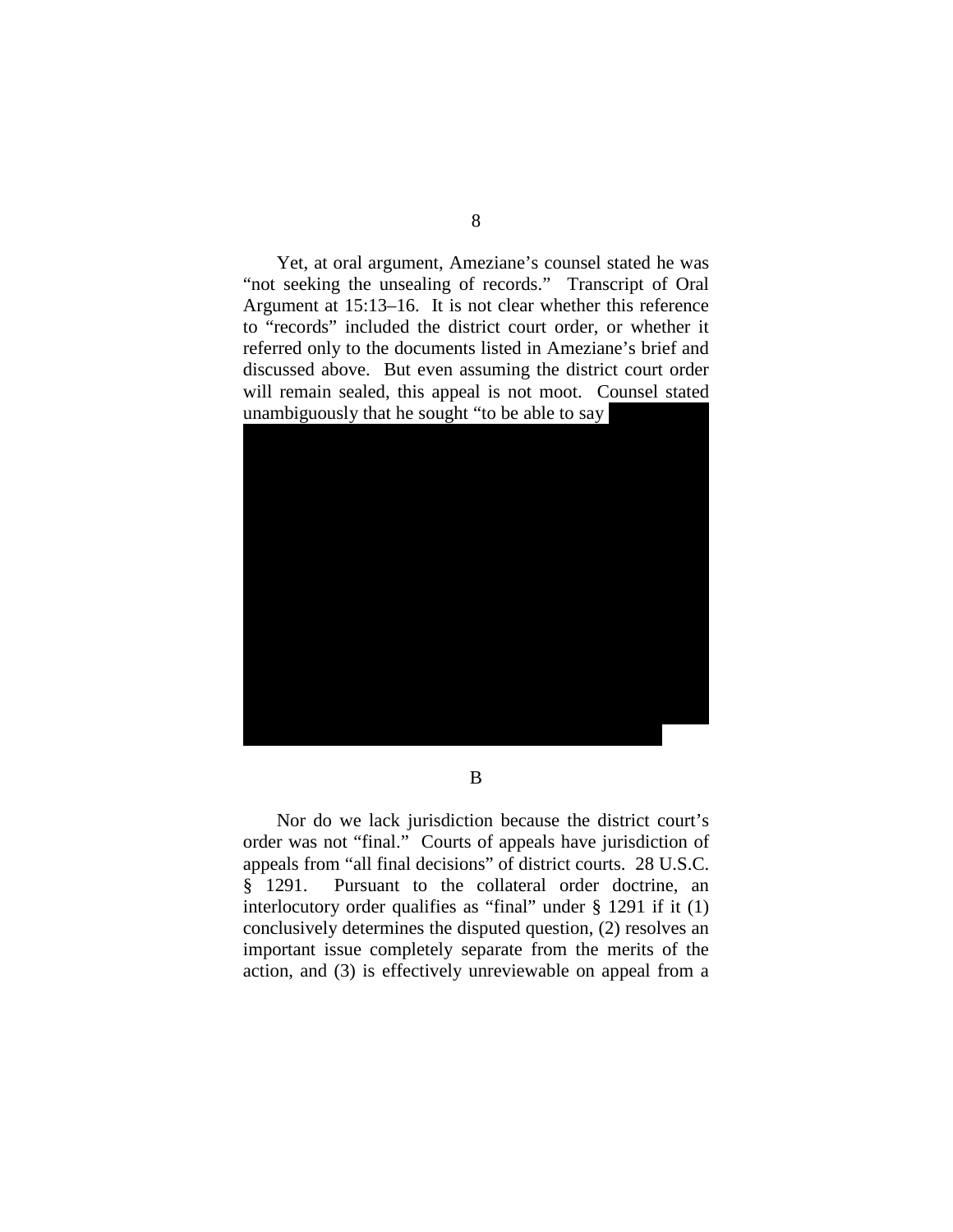final judgment. *See Will v. Hallock*, 546 U.S. 345, 349 (2006).

These conditions, though "stringent," *see id.*, are satisfied in this case. As Ameziane concedes, the first requirement is satisfied because the district court's order conclusively determined that ''' ''' ''' ''' ''' ''' ''' ''' ''' ''' '''' '''' ''' would not be protected under the Protective Order. Second, this issue is entirely separate from the merits of Ameziane's habeas action. The public disclosure of

has no relevance to the underlying question on the merits, *i.e.*, whether he has been lawfully detained. And given the foreign relations and national security concerns raised in the  $\blacksquare$  Declaration, we have no difficulty finding this issue sufficiently "important" to warrant immediate appellate review. *See Al Odah v. United States*, 559 F.3d 539, 543–44 (D.C. Cir. 2009) (holding that order mandating disclosure of classified information to habeas petitioners' counsel was "an important issue entirely separate from the merits of this case"). Finally, the district court's order would be effectively unreviewable on appeal from a final judgment because once

is revealed publicly, the disclosure cannot be undone. *See id.* at 544. Thus, we have subjectmatter jurisdiction.

#### III

While we review a district court's decision to seal or unseal documents, or to issue or refuse to issue a protective order, for abuse of discretion, we review de novo any errors of law upon which the court relied in exercising its discretion. *See, e.g.*, *United States v. Mejia*, 448 F.3d 436, 456–57 (D.C. Cir. 2006) (reviewing issuance of protective order de novo rather than for abuse of discretion because court applied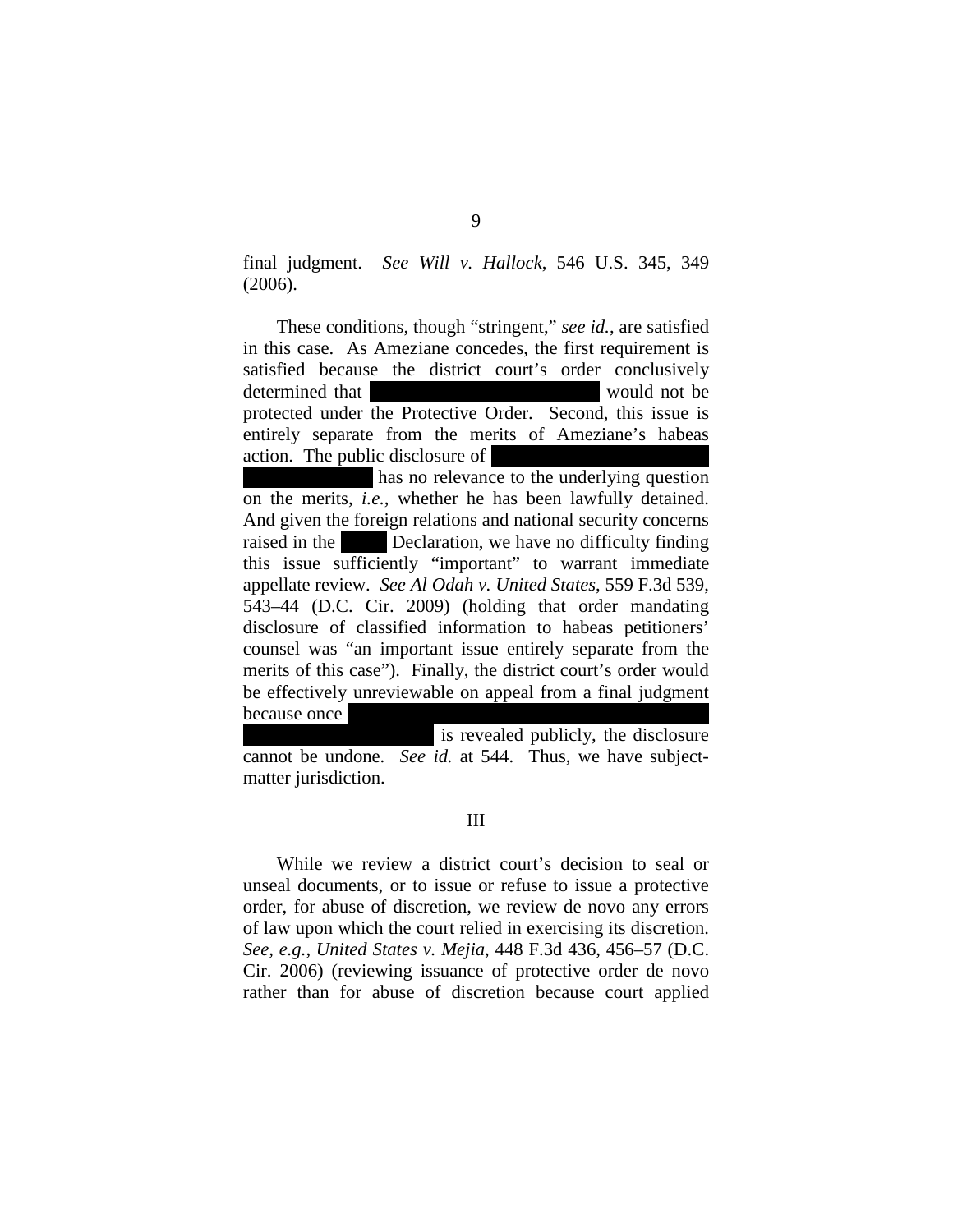incorrect legal standard); *United States v. El-Sayegh*, 131 F.3d 158, 160 (D.C. Cir. 1997) (reviewing decision to unseal guilty plea de novo rather than for abuse of discretion because court's decision was premised on legal error); *see also Koon v. United States*, 518 U.S. 81, 100 (1996) ("A district court by definition abuses its discretion when it makes an error of law."). Here, the district court's explanations indicate de novo review is appropriate.

It is "our customary policy" to accord "deference to the President in matters of foreign affairs." *Jama v. Immigration and Customs Enforcement*, 543 U.S. 335, 348 (2005). And "consistent with our rule of deference, it is within the role of the executive to acquire and exercise the expertise of protecting national security. It is not within the role of the courts to second-guess executive judgments made in furtherance of that branch's proper role." *Bismullah v. Gates*, 501 F.3d 178, 187–88 (D.C. Cir. 2007) (internal quotation marks omitted), *vacated on other grounds*, *Gates v. Bismullah*, 128 S. Ct. 2960 (2008).

But detainee cases are unique. Because of the independent role carved out for the judiciary, and our concomitant obligation to balance the needs of the government against the rights of the detainee, and also to preserve to the extent feasible the traditional right of public access to judicial records grounded in the First Amendment, we exercise greater caution in deciding to defer. *See, e.g.*, *Boumediene v. Bush*, 128 S. Ct. 2229, 2276–77 (2008). In the context of requests by the government to protect sensitive information, we have explained the showing the government must make to trigger judicial deference.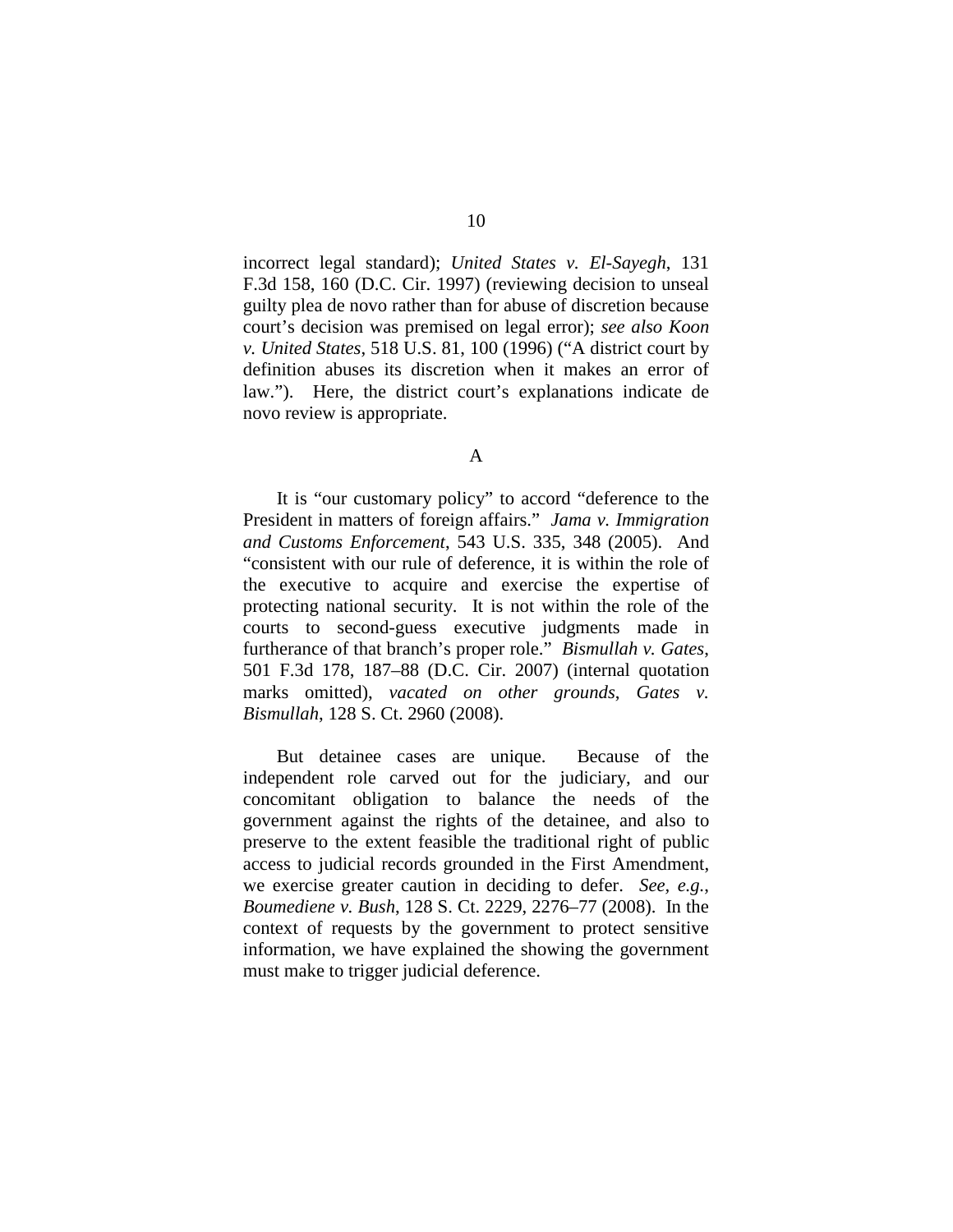In *Bismullah v. Gates*, we rejected the government's assertion of unilateral authority to designate information as "protected" and held "the Government must give the court a basis for withholding . . . from public view" nonclassified information it seeks to protect. 501 F.3d at 188. In *Parhat v. Gates*, we explained that a valid "basis for withholding" would include, at a minimum, a "specific," "tailored" rationale for protecting a general category of information, and a precise designation of each particular item of information that purportedly "falls within the categor[y] . . . described." 532 F.3d 834, 853 (D.C. Cir. 2008). In other words, the government first must demonstrate *what kind* of information requires protection and *why*, and then must show exactly *what* information in the case at hand it seeks to protect.

In *Parhat*, the government failed to satisfy this twofold showing. The government began by describing two broad categories—"(1) any names and/or identifying information of United States Government personnel, and (2) any sensitive law enforcement information"—and provided a "rationale for protection [that was] brief" and "relie[d] solely on spare, generic assertions of the need to protect information in the two categories." *Id.* at 852–53 (internal quotation marks omitted). For instance, the government merely asserted in conclusory fashion that disclosing information in the first category would "heighten[]" the risks to the safety of U.S. government personnel, and that disclosing information in the second category would "harm the Government's ongoing law enforcement activities related to the global war against al Qaeda and its supporters." *Id.* at 852. These "generic claims" failed to satisfy the government's burden of providing "an explanation tailored to the specific information at issue." *Id.* at 853.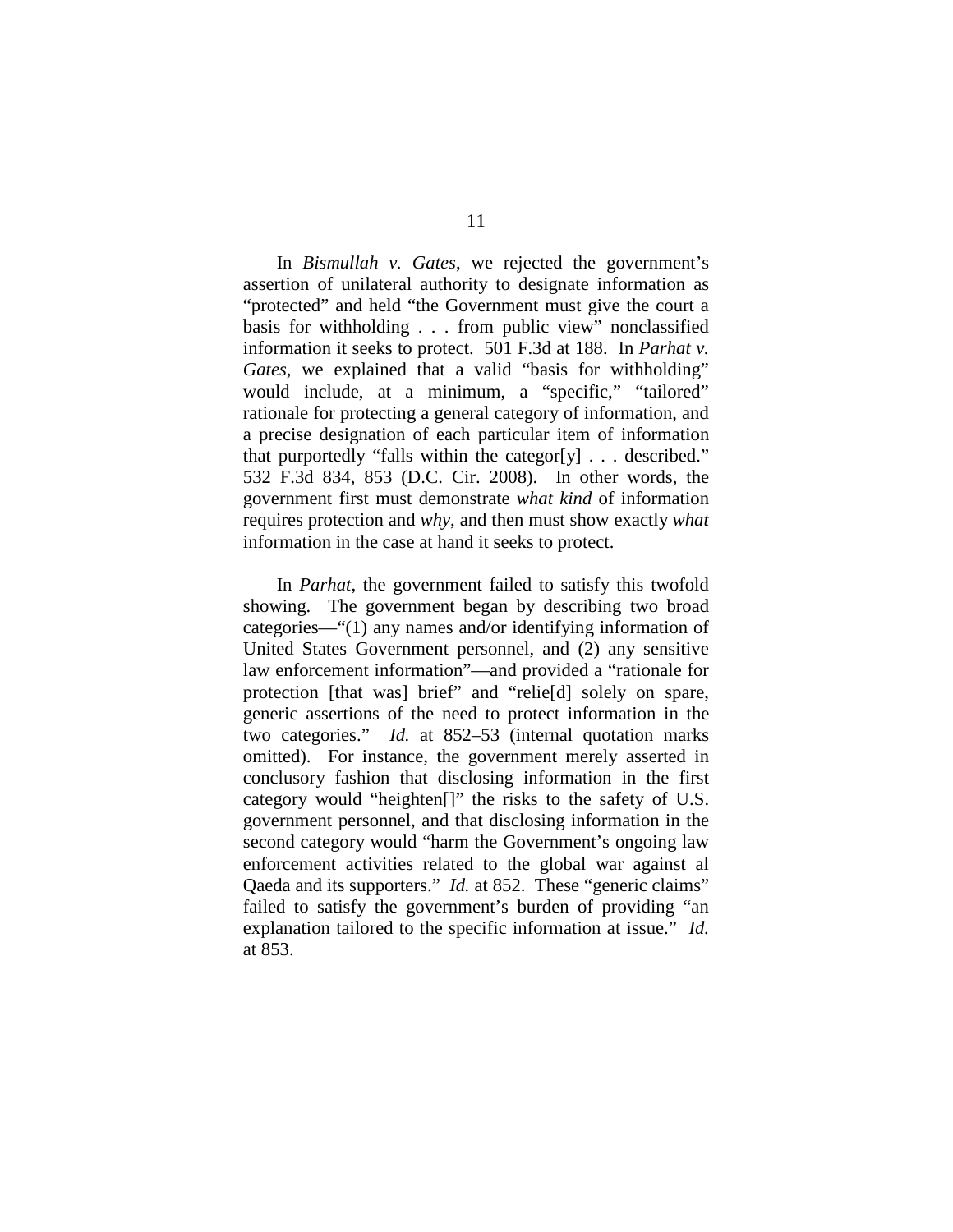Second, the government consigned all government personnel mentioned in the record to the first category, and simply marked documents "Law Enforcement Sensitive" or "LES" to designate the second category. *Id.* at 852–53. We found both sets of designations imprecise and overinclusive. For instance, "some 'U.S. Government personnel' . . . [were] so publicly associated with Guantanamo that protected status would plainly be unwarranted." *Id.* at 853. And we noted that the term "Law Enforcement Sensitive" was so vague that "at least seven different federal agencies define[d] it differently." *Id.* Thus, even if the government had provided sufficient rationales for protecting information in the two categories, it nonetheless failed to make its designations with sufficient precision to allow the court to "determine whether the information it ha[d] designated properly f[ell] within the categories it ha[d] described." *Id.*

| Here, the district court failed properly to apply <i>Parhat's</i> |
|-------------------------------------------------------------------|
| two-part standard. Rather than evaluating the government's        |
| proposed category and proffered rationale, and then               |
| determining whether                                               |
| fell into that category, the court faulted<br>for                 |
| "provid[ing] no specificity as to why                             |
| must be protected or why his counsel should be                    |
| prohibited from using the information                             |
| July 8 Op. (emphasis                                              |
| added). Similarly, in its oral ruling, the court found the        |
| government had failed to make a "particularized showing"          |
| because the <b>Declaration</b> had "nothing to do with this       |
| case in particular." June 30 Tr. 11. However, <i>Parhat</i> did   |
| not require the government to provide a rationale for             |
| protection that was so specific as to preclude any generalized    |
| categorization. Rather, <i>Parhat</i> left room for categorized   |
| requests in appropriate circumstances. Of course, the             |
| narrower the category for which the government seeks              |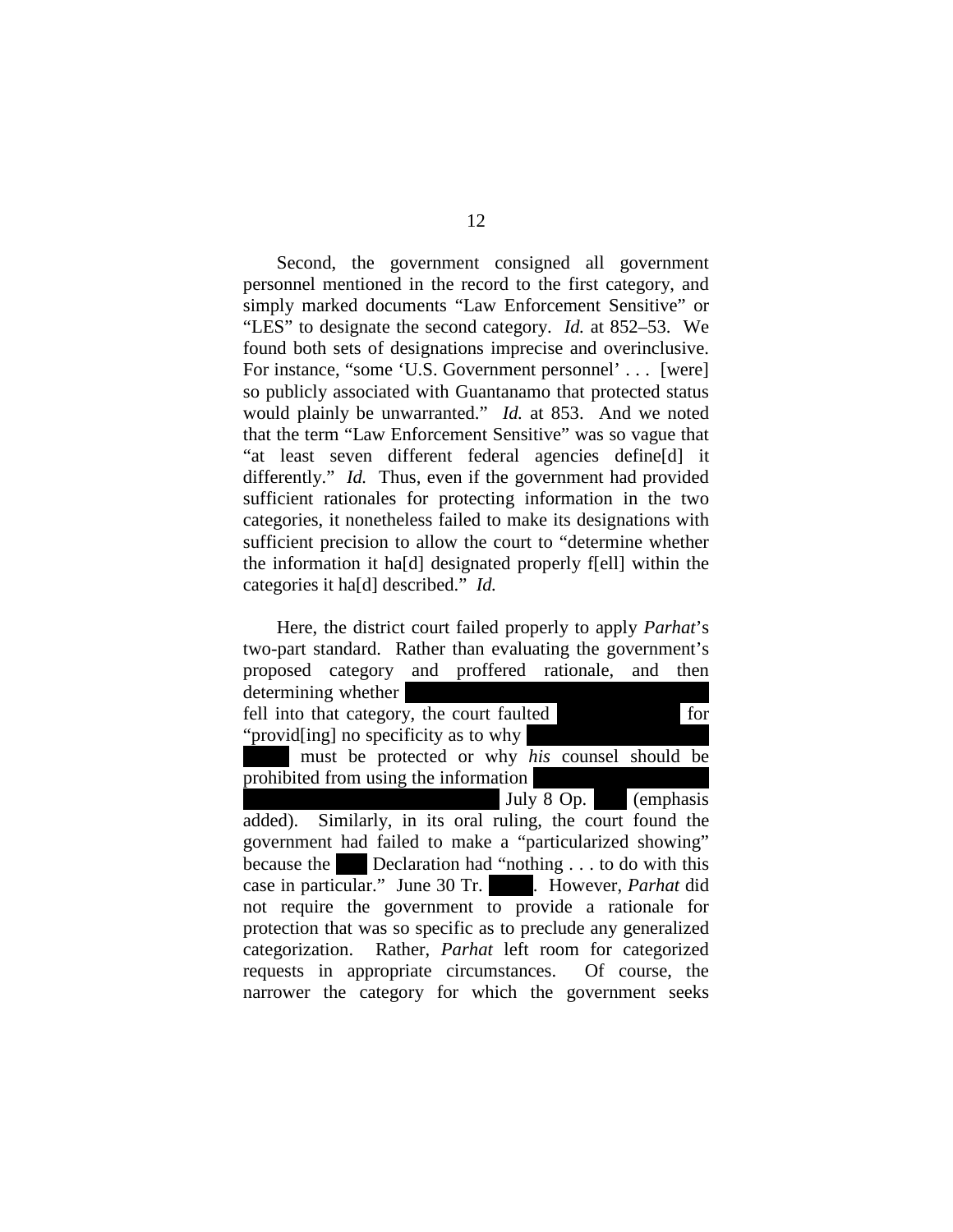protection, the more likely the government's rationale will be sufficiently tailored. But the district court erred by construing *Parhat* to require a specific and distinct rationale addressed to each detainee's situation.

There is a sharp contrast between the government's showing in this case and its showing in *Parhat*. Unlike the two broad categories outlined in *Parhat*, here the government requested protection for a single, limited category: and all related or derivative documents. See July 8 Op. And unlike the "spare, generic assertions" with which the government justified its request in *Parhat*, 532 F.3d at 853, here the government provided a detailed rationale tailored specifically to the information in the narrow category.

The Declaration logically explained why failing to protect was likely to harm the government's foreign relations and national security interests.

''' ''' ''' ''' ''' ''' ''' ''' ''' ''' ''' ''' ''' ''' ''' ''' ''' ''' ''' ''' ''' ''' ''' ''' ''' ''' ''' ''' ''' ''' ''' ''' ''' ''' ''' ''' '''' ''' ''' ''' ''' ''' ''' ''' ''' ''' ''' ''' ''' ''' ''' ''' ''' ''' ''' ''' ''' ''' ''' ''' ''' ''' ''' ''' ''' ''' ''' ''' ''' ''' ''' ''' ''' ''' ''' ''' ''' ''' ''' ''' ''' ''' ''' ''' ''' ''' ''' ''' ''' ''' ''' ''' ''' ''' ''' ''' ''' ''' ''' ''' ''' ''' ''' ''' ''' ''' '''' ''' ''' '''' ''' ''' ''' ''' ''' ''' ''' ''' '''' ''' '''' ''' ''' ''' ''' ''' ''' ''' '''' ''' ''' ''' ''' ''' ''' ''' ''' '''' ''' ''' ''' ''' '''' ''' ''' ''' ''' ''' ''' ''' ''' ''' ''' '''' ''' ''' '''' ''' ''' ''' ''' ''' ''' ''' ''' ''' ''' ''' ''' ''' ''' ''' ''' '''' ''' ''' ''' ''' ''' ''' ''' ''' ''' ''' ''' ''' '''' ''' ''' ''' ''' ''' ''' ''' ''' ''' ''' ''' ''' ''' ''' ''' ''' ''' ''' '''' ''' ''' ''' ''' ''' ''' '''' ''' ''' ''' ''' ''' ''' '''' ''' ''' ''' ''' ''' ''' ''' ''' ''' '''' ''' ''' ''' ''' ''' '''' '''' ''' ''' ''' ''' ''' ''' ''' ''' ''' '''' ''' ''' ''' ''' '''' ''' ''' ''' ''' ''' ''' '''' '''' ''' ''' ''' ''' '''' ''' ''' ''' ''' ''' ''' ''' ''' ''' ''' ''' ''' ''' ''' ''' ''' ''' ''' '''' ''' '''' ''' ''' ''' ''' ''' ''' ''' ''' ''' ''' ''' '''' ''' '''' ''' ''' ''' ''' '''' ''' ''' ''' ''' ''' ''' ''' ''' ''' ''' ''' ''' ''' ''' ''' ''' ''' ''' ''' ''' ''' ''' ''' ''' ''' ''' ''' ''' ''' ''' ''' ''' ''' ''' ''' ''' '''' ''' ''' ''' ''' '''' ''' ''' ''' ''' ''' ''' ''' ''' ''' ''' '''' ''' ''' ''' ''' ''' ''' ''' ''' ''' ''' ''' '''' ''' ''' ''' ''' ''' ''' '''' ''' ''' ''' ''' ''' ''' ''' ''' ''' ''' ''' '''' ''' ''' ''' ''' ''' ''' ''' ''' ''' ''' ''' ''' ''' ''' ''' ''' ''' ''' ''' ''' ''' '''' ''' ''' ''' ''' ''' ''' ''' ''' ''' ''' ''' ''' ''' ''' ''' ''' ''' ''' ''' ''' ''' ''' '''' ''' ''' '''' ''' ''' ''' ''' ''' ''' ''' ''' ''' ''' ''' ''' ''' ''' ''' ''' ''' ''' ''' '''' ''' ''' '''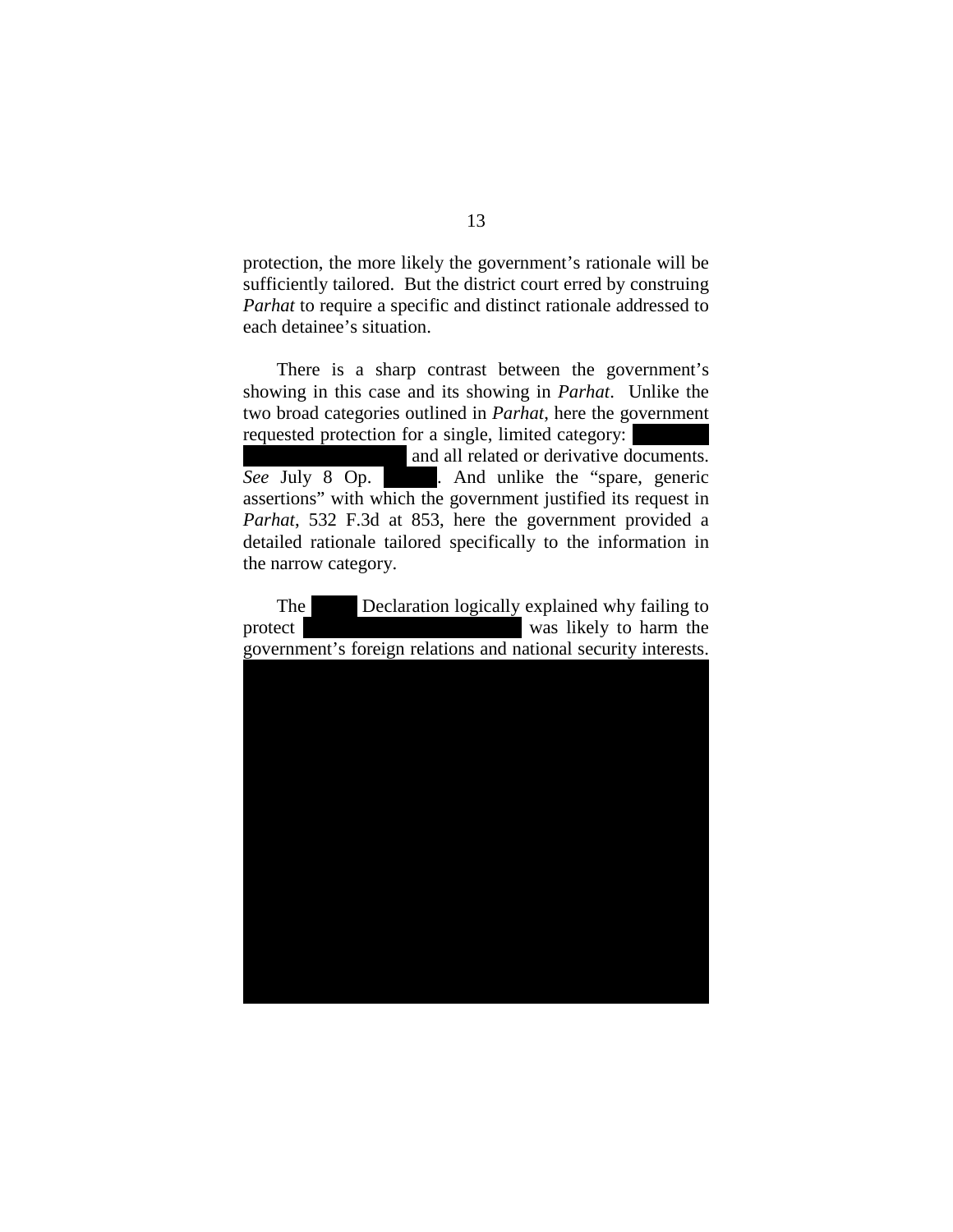

detailed rationale was tailored specifically to the narrow category of information for which the government requested protection, the government satisfied the first showing required by Parhat.

The government also satisfied the second part of the *Parhat* standard because we face no difficulty "determin[ing] whether the information [the government] has designated properly falls within the categor[y] it has described." Parhat, 532 F.3d at 853. The government designated for protection a precise item of informationthat indisputably falls into the narrow category of . Indeed, this case fits squarely within the government's rationale for protection. Although the government has determined

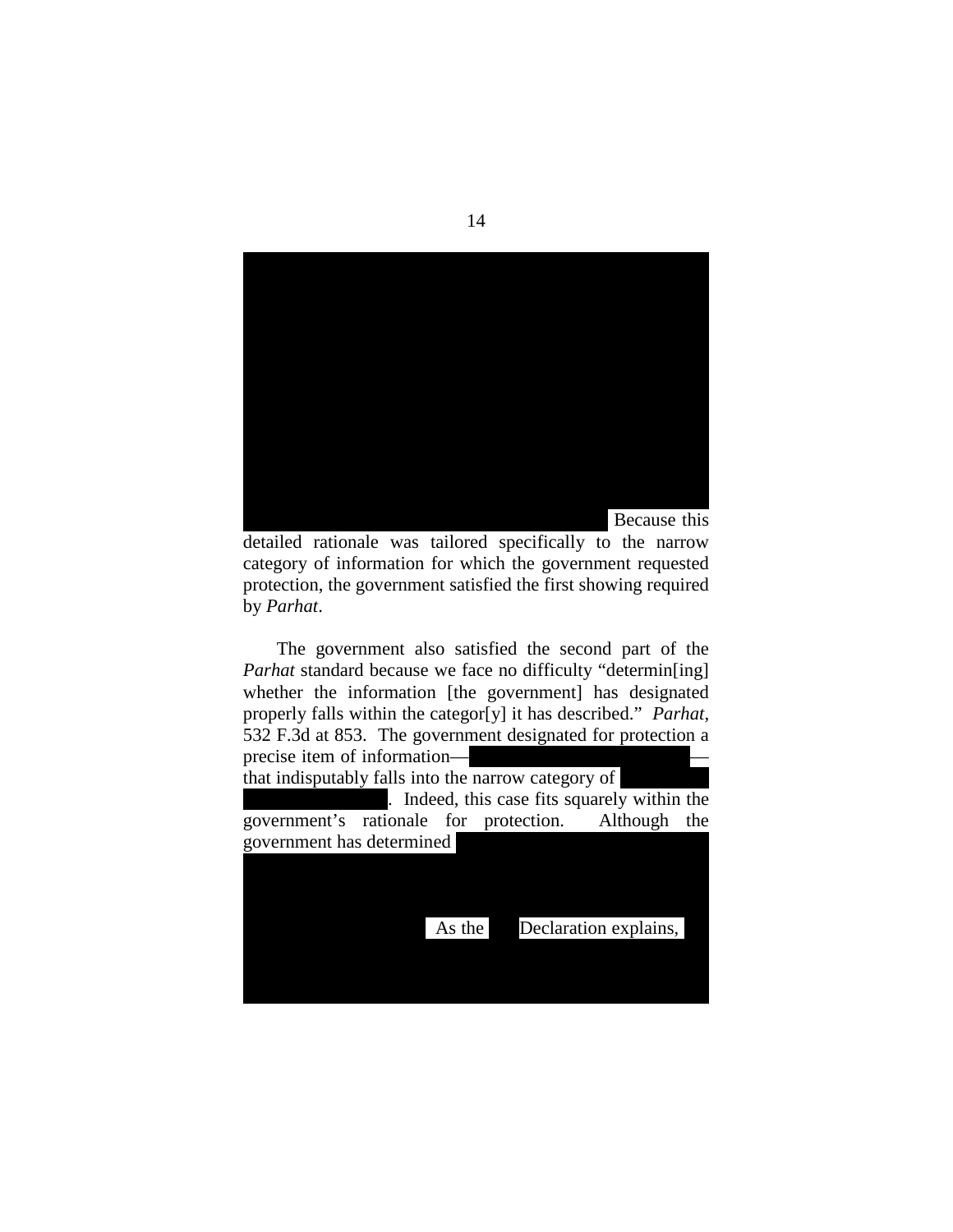. Thus, the government met its burden for protection under *Parhat*.

B

Because the government satisfied *Parhat*, the district court was required to defer to the government's assessment of the harm to foreign relations and national security that would result from officially disclosing

. As we explained in *Fitzgibbon*, the failure to give deference when it is due is error. 911 F.2d at 755. There, pursuant to a Freedom of Information Act request, the district court ordered the CIA to disclose information about a former CIA station location, over the CIA's objection that such disclosure would cause harm to national security. *Id.* at 758–59. We faulted the district court for "essentially perform[ing] its own calculus as to whether or not harm to the national security . . . would result from disclosure" of the information, and held it should have "accord[ed] substantial weight and deference" to the Executive Branch's "determination of possible harm." *Id.* at 766. Thus, "declin[ing] to adopt the abuse-of-discretion review that [the plaintiff] urge[d] upon us," we reversed. *Id.*

Here, the district court simply declared:

|  | don't understand how [declining |  | to | protect |
|--|---------------------------------|--|----|---------|
|  |                                 |  |    | ] will  |
|  | interfere in anything           |  |    |         |
|  |                                 |  |    |         |
|  |                                 |  |    |         |
|  |                                 |  |    |         |
|  |                                 |  |    |         |
|  |                                 |  |    |         |

'''' ''' ''' '''' ''' ''' ''' ''' '''' '''' ''' ''' ''' '''' ''' ''' ''' '''' ''' ''' ''' ''' ''' ''' '''' '''' ''' ''' ''''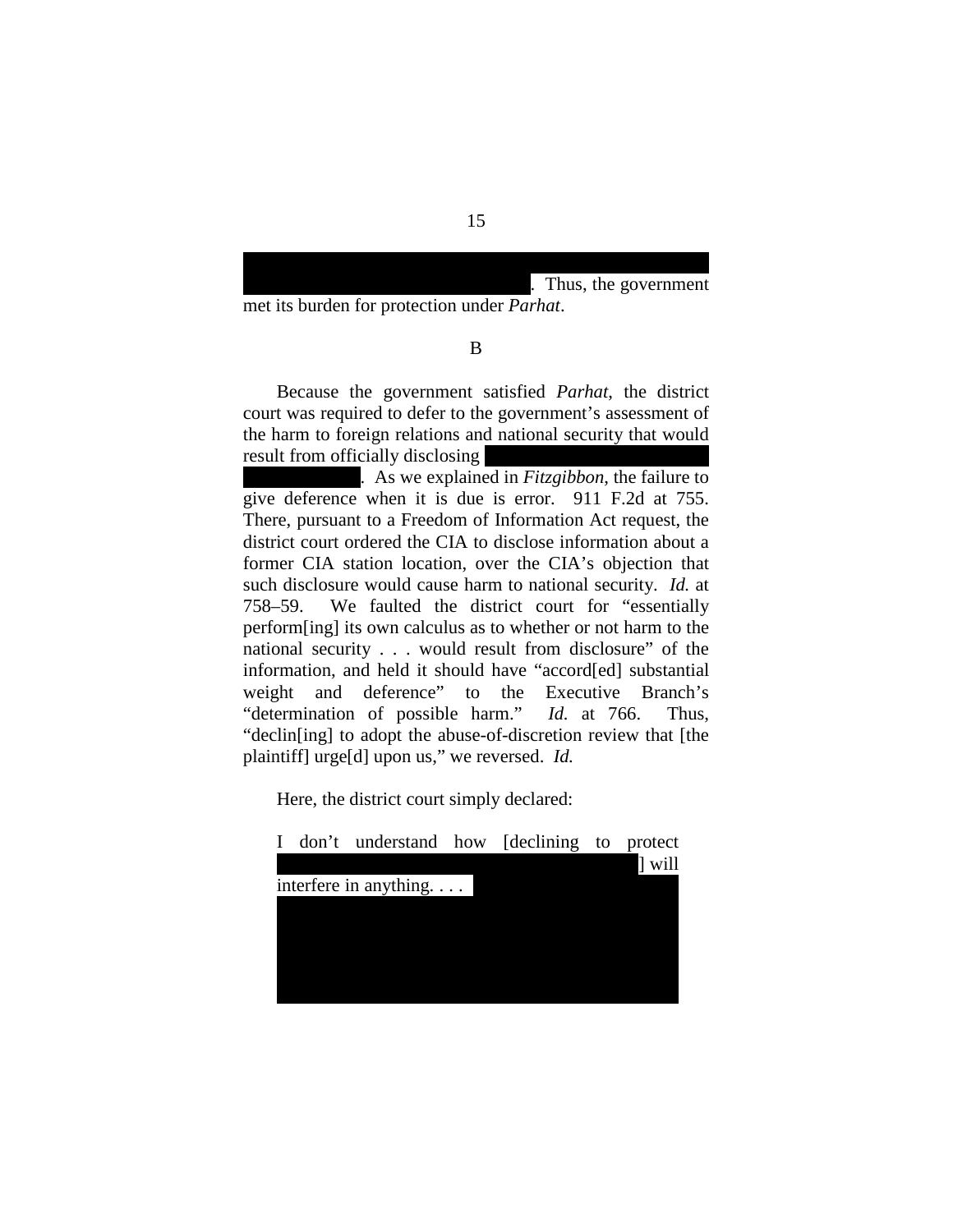

June  $30$  Tr. *see also July 8 Op.* (rejecting as "speculative and conclusory" government's "arguments that the release would cause significant harm to the interests of the government"). It is not entirely clear why the district court found the Declaration so baffling. As discussed above, it provided a detailed and logical explanation of the impact of on the government's foreign relations and national security interests. Parhat did not free courts to substitute their own policy judgments for those of the executive. The district court was not entitled to toss the Declaration aside merely because it disagreed with its premise. Deference required acknowledging , not the judiciary, is tasked with undertaking and that the Executive Branch officials bearing this responsibility possess far greater resources and aptitude than the judiciary for determining what will aid, and what will undermine, their mission. The district court's inability to "understand" how permitting "will interfere in anything," did not license the court to "perform[] its June 30 Tr.

own calculus as to whether or not harm to the national security . . . would result from [the] disclosure," Fitzgibbon, 911 F.2d at 766.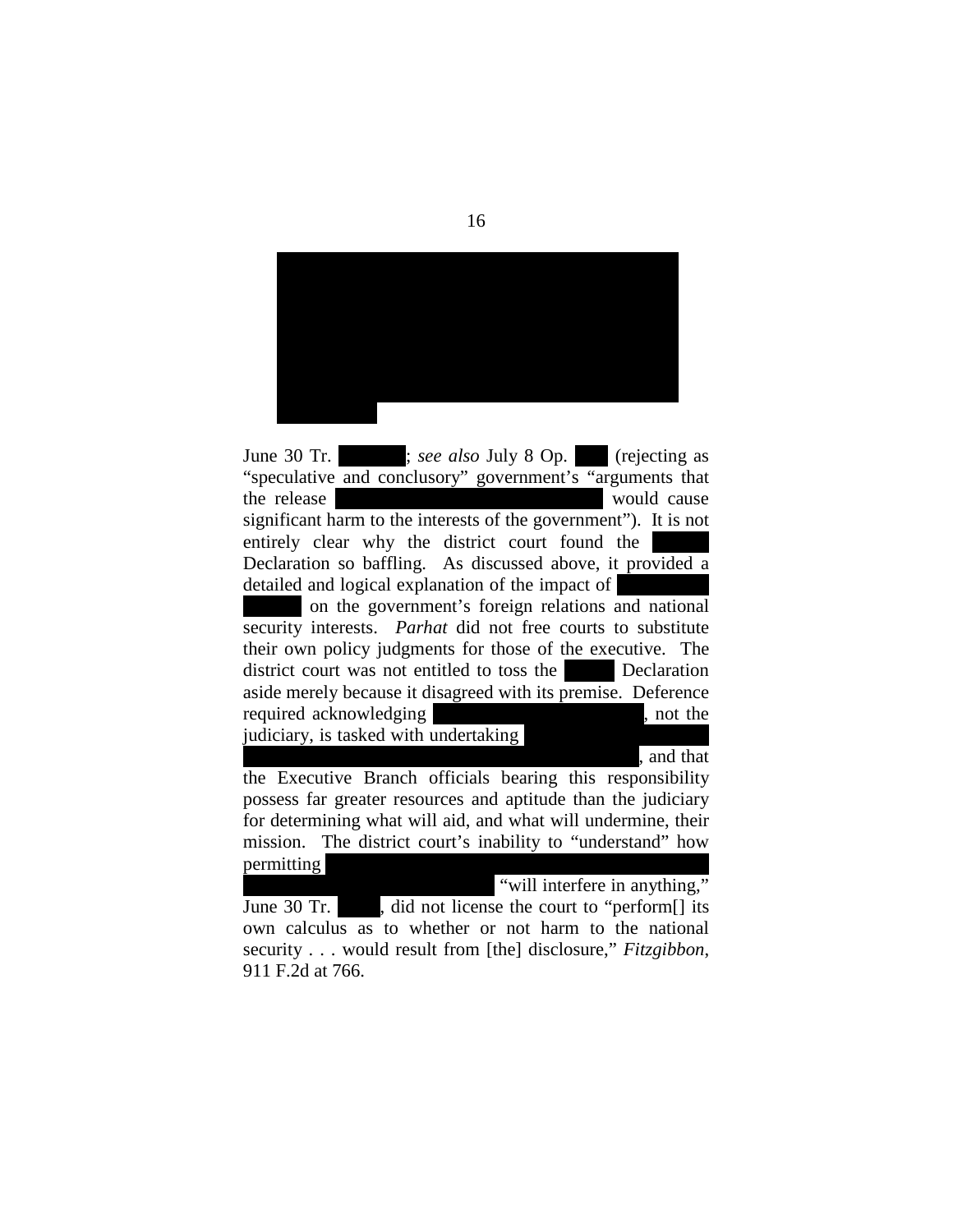In particular, the district court erred by elevating Ameziane's interest

'''' ''' ''' ''' ''' ''' ''' ''' '''' '''' ''' ''' '''' ''' ''' ''' ''' ''' ''' '''

over the government's interest in

''' ''' ''' ''' ''' ''' ''' ''' ''' ''' ''' ''' ''' ''' ''' ''' ''' ''' ''' '''' '''' ''' ''' ''' ''' ''' Such prioritizing was an executive prerogative, and it was "not within the role of the [district] court[] to secondguess executive judgments made in furtherance of that branch's proper role." *Bismullah*, 501 F.3d at 187–88 branch's proper role." *Bismullah*, 501 F.3d at 187–88 (internal quotation marks omitted). Crucially, this does not mean Ameziane never will have the opportunity to



"substantial weight and deference," *Fitzgibbon*, 911 F.2d at 766, to the government's assessment of its foreign relations and national security interests was error.

## C

Finally, the district court erred by basing its ruling on an inappropriate factor. The court held that the "[m]ost important[]" factor weighing against the government's request for protection was that "protecting ' would serve little purpose" because ''' ''' ''' '''' ''' ''' ''' '''' ''' ''' ''' ''' ''' ''' ''' ''' ''' ''' ''' ''' ''' ''' ''' ''' ''' '''' '''' ''' ''' '''' July 8 Op. . The first problem with the district court's approach is ''' ''' ''' ''' ''' ''' ''' ''' ''' ''' '''' ''' ''' ''' '''' ''' '''' ''' ''' ''' ''' ''' ''' '''' ''' ''' ''' ''' '''' '''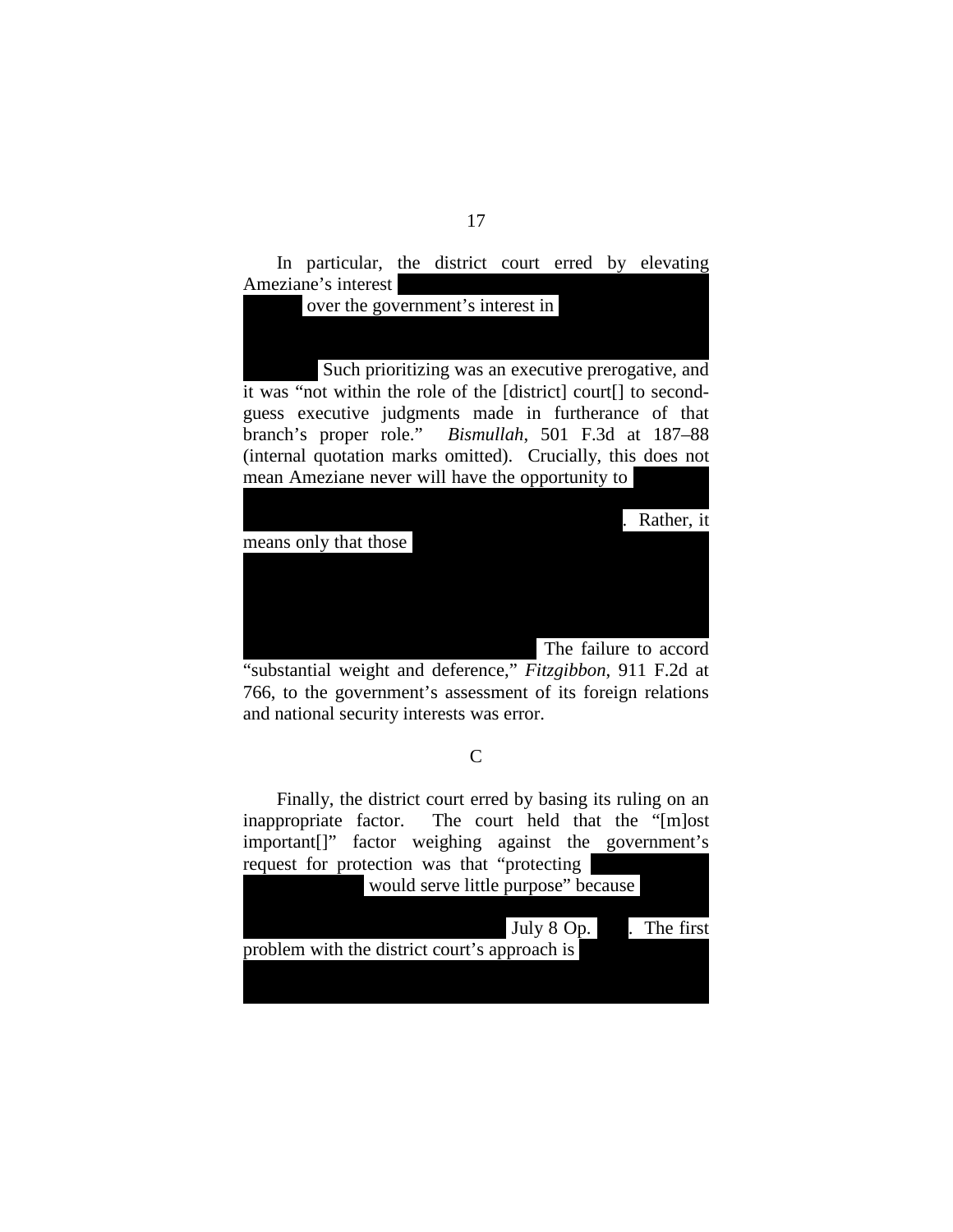